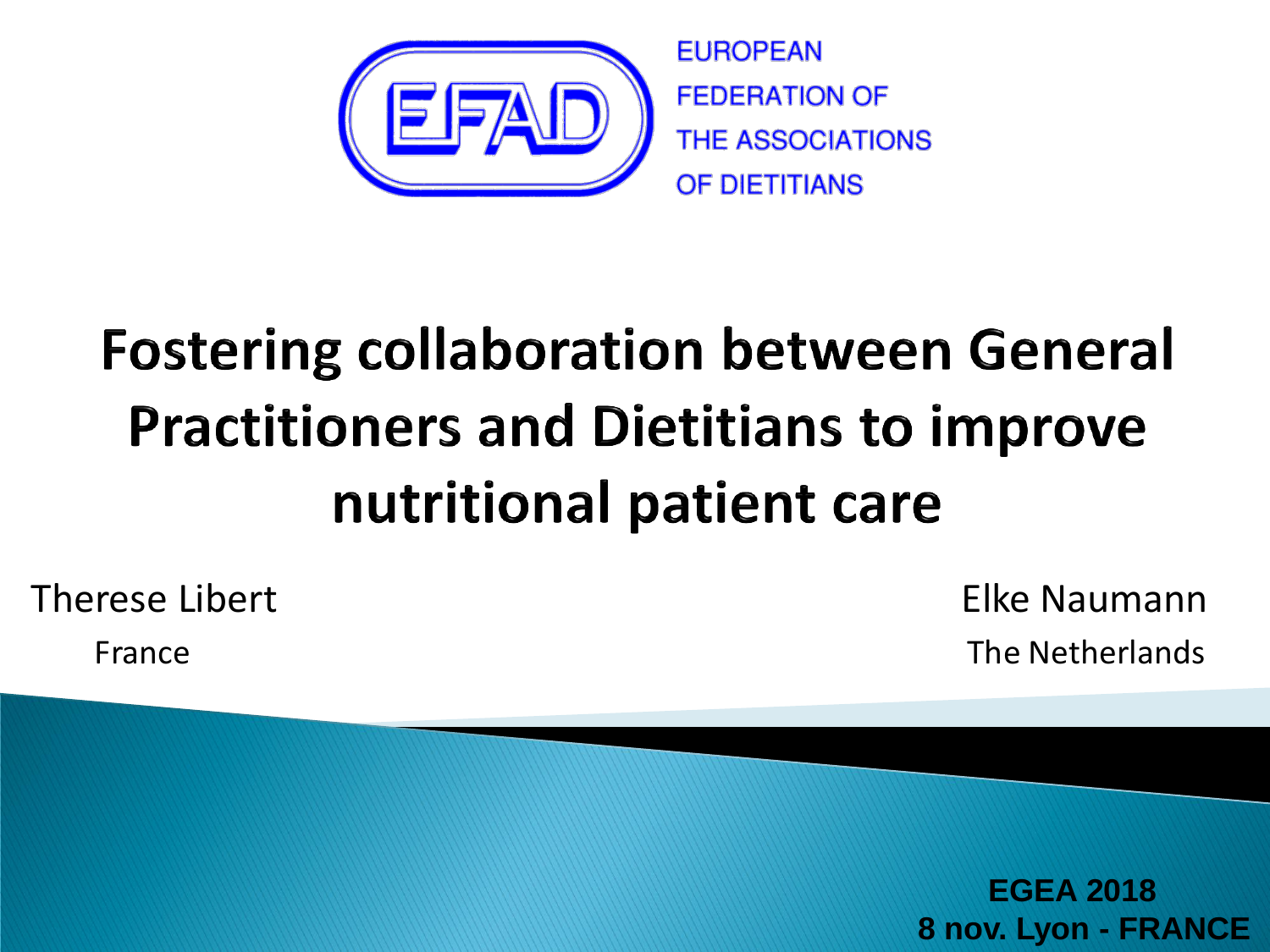

#### EFAD :

# 27 member associations and 4 affiliated members Representing over 35,000 dietitians

in 27 countries.



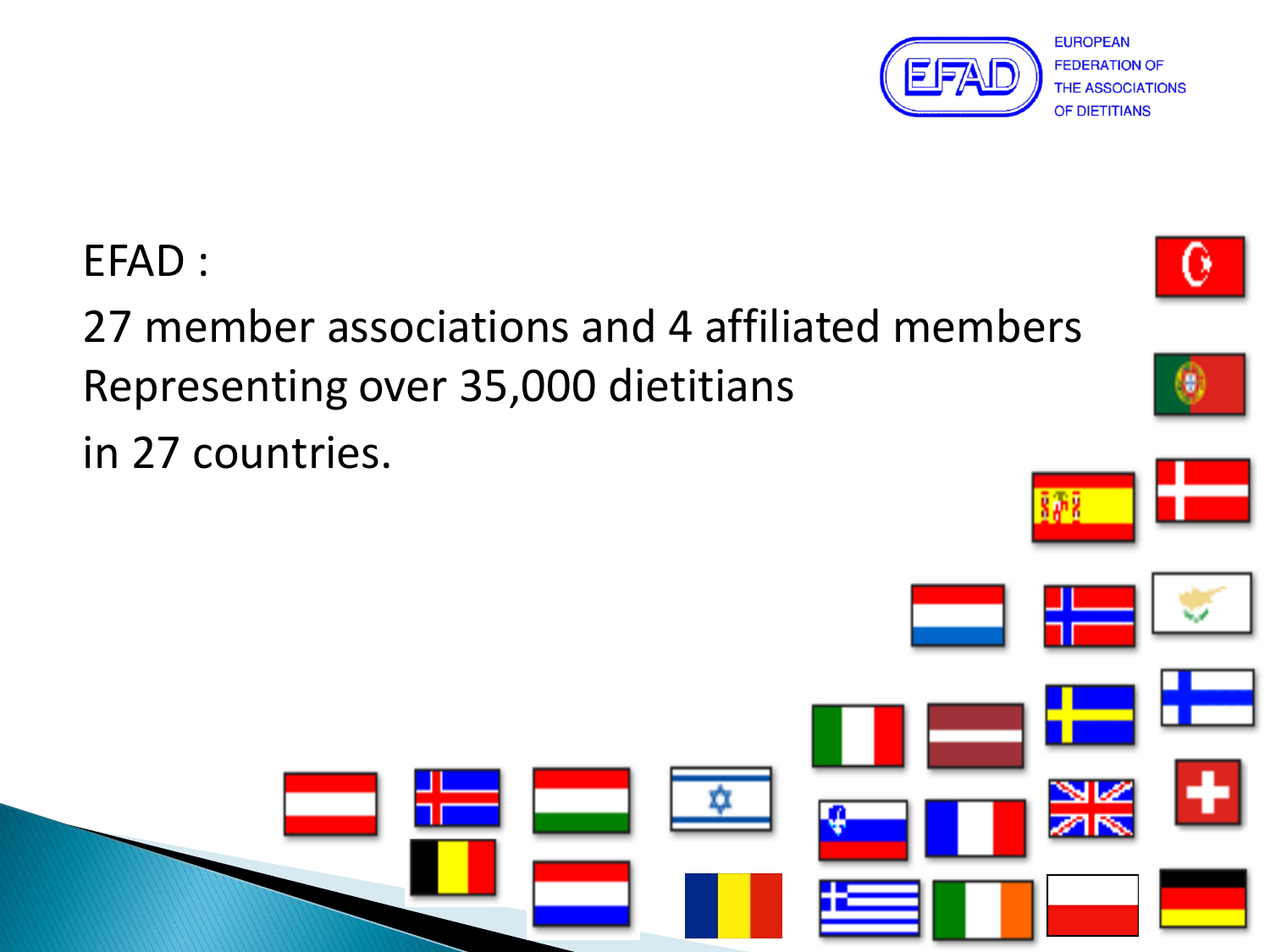## Standardising the practice of dietetics across Europe



**EUROPEAN FEDERATION OF THE ASSOCIATIONS** OF DIETITIANS

EFAD has partnership with a lot of organizations and plays a fundamental role by sharing information, alerting about nutritional issues, in many areas.

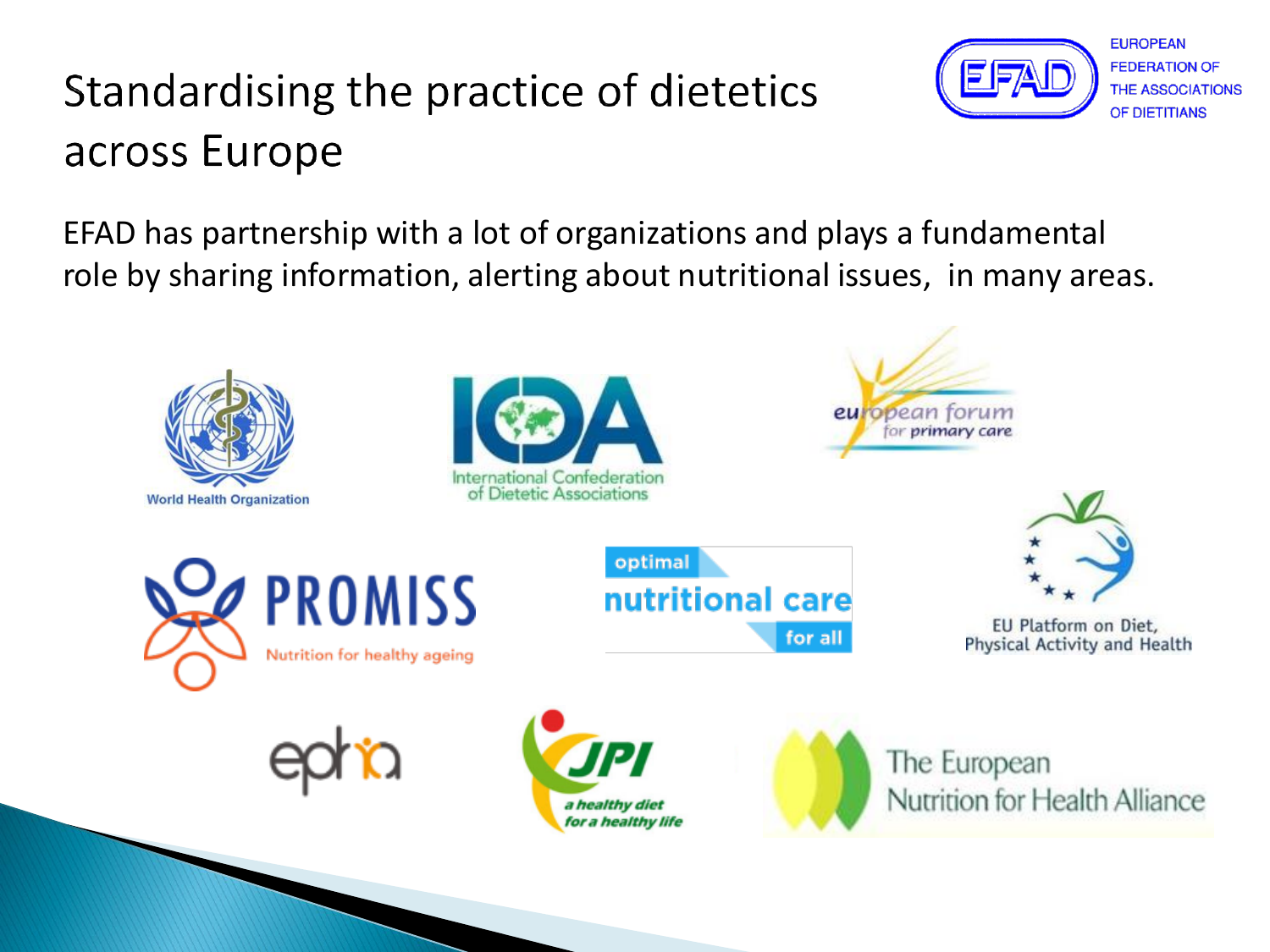

## Introduction

Improvement of the population's nutritional condition is a major issue for Public healthcare policies in Europe, and in the world

In most European countries national health plans give recommendations about nutrition

Dietitians are included in the working groups of these plans

*In France the [Programme national nutrition santé \(](http://solidarites-sante.gouv.fr/IMG/pdf/pnns_2011-2015-2.pdf)PNNS), In Luxembourg [PLan d'action national "Gesond](http://www.sante.public.lu/fr/campagnes/alimentation/2006/gesond-iessen/index.html) [iessen, méi bewegen"](http://www.sante.public.lu/fr/campagnes/alimentation/2006/gesond-iessen/index.html) , in Switzerland the Programme national nutrition et activité physique (PNNAP)…*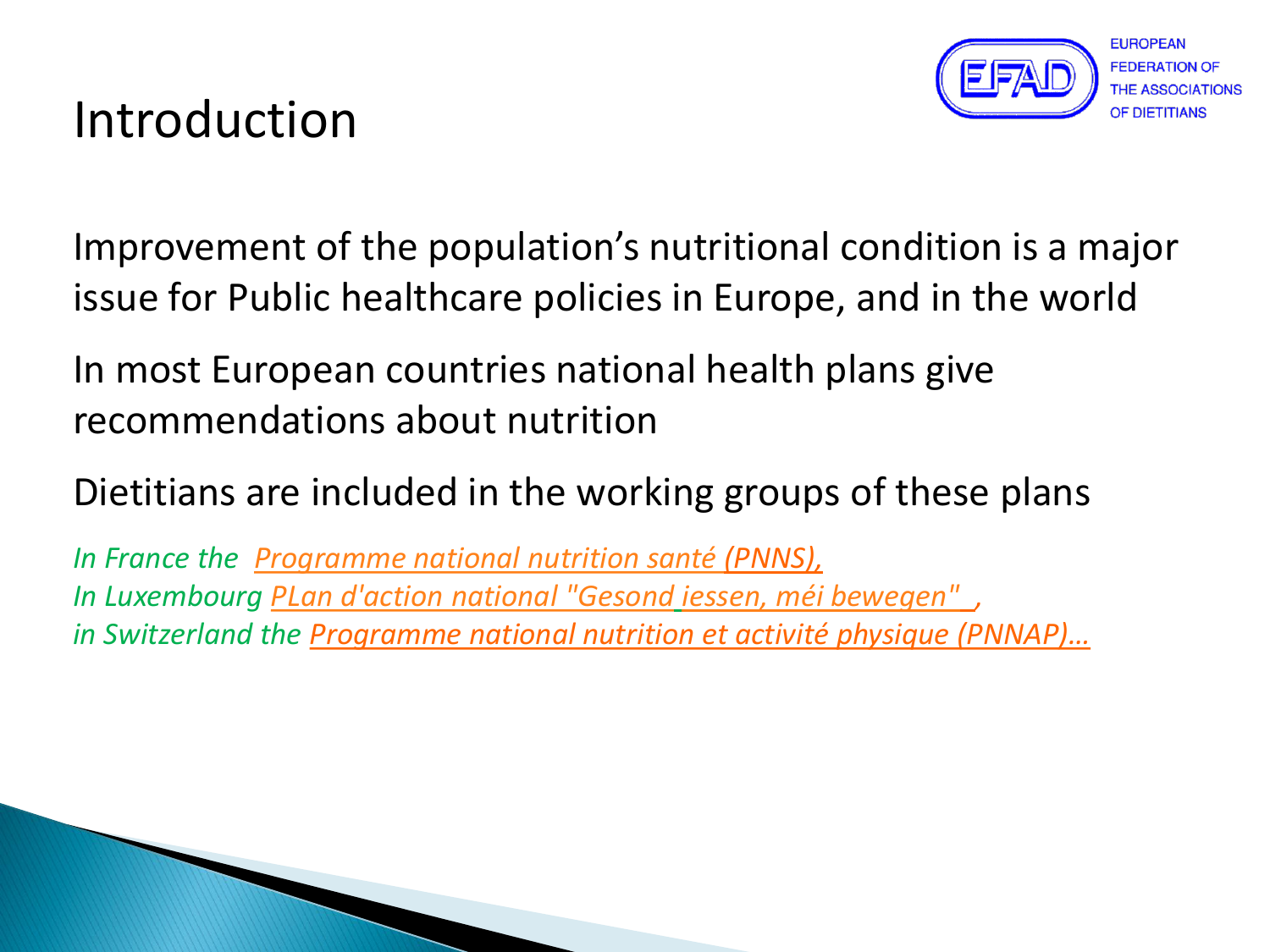## Introduction

Dietitians are experts in nutrition

Health-dietitian's role in nutrition is generally recognized in hospitals as dietary act is based on medical prescription. Nutritional care is included in the patient's care pathway.

Since length of stay in hospitals is decreasing, more patients will move to primary care.

This will increase the need for involvement of dietitians in primary care.

This will require good collaboration between general practitioners and dietitians.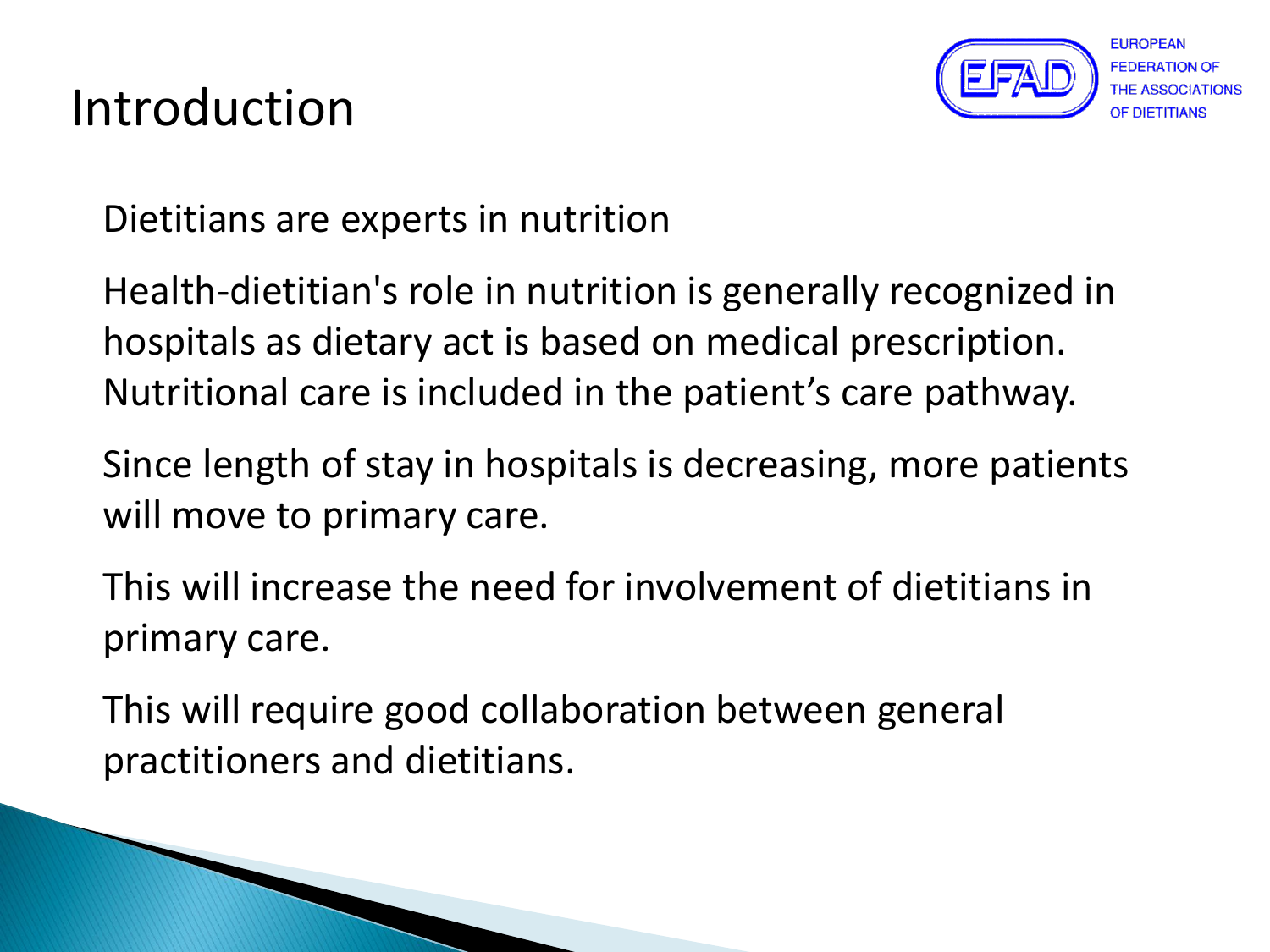

**EUROPEAN FEDERATION OF** OF DIFTITIANS

**EFAD survey** 

Aim of the study

This study tried to explore dietitian's views on collaboration between general practitioners (GPs) and dietitians in primary care.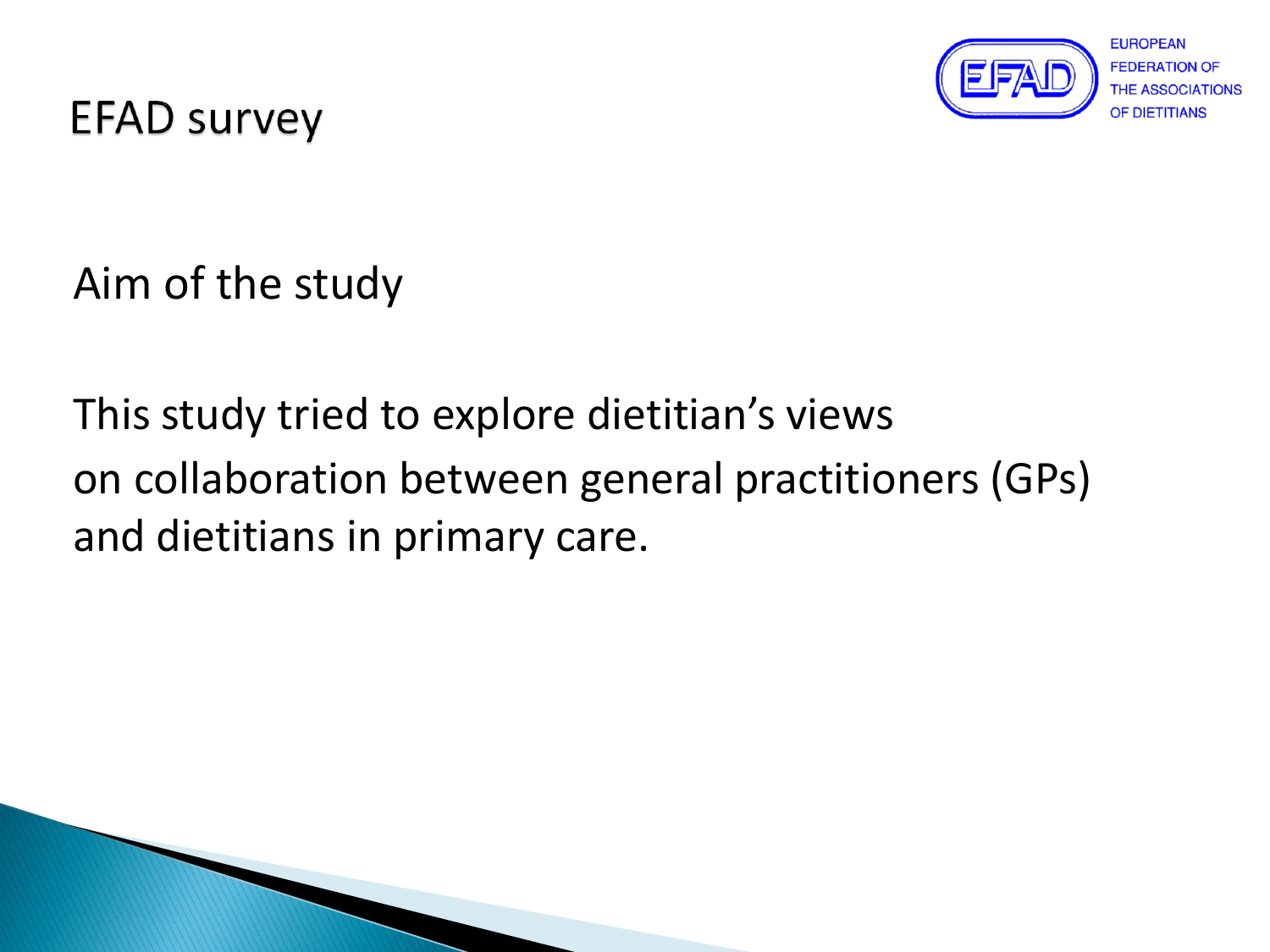

## Research question

Main question:

What do dietitians think of collaboration between general practitioners (GPs) and dietitians in primary care

Sub-questions:

- 1. Do GPs make optimal use of the expertise of dietitians?
- 2. What are barriers or facilitators for optimal collaboration between GPs and dietitians?
- 3. Is dietetic consultation in primary care reimbursed?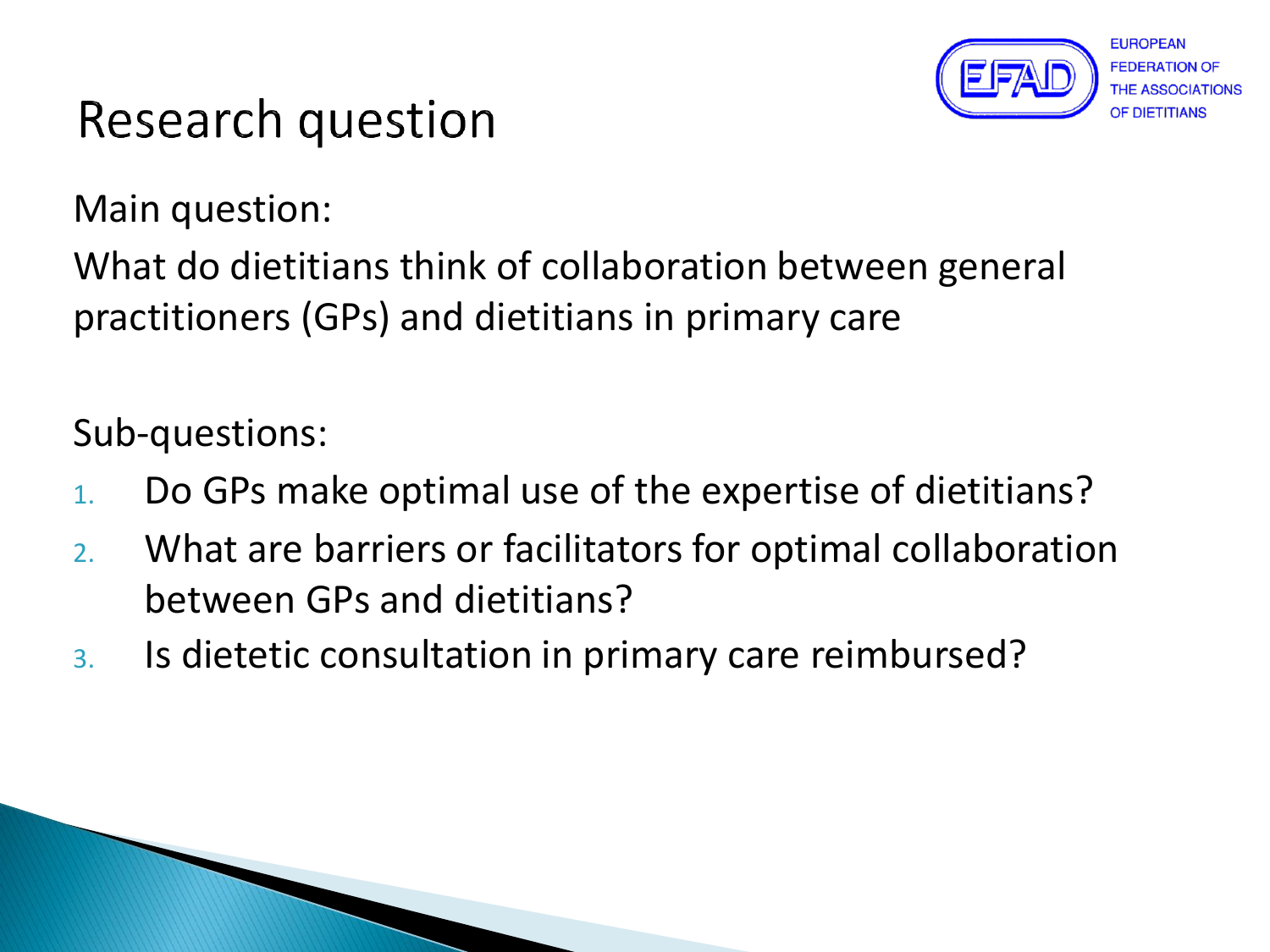

**EUROPEAN FEDERATION OF** OF DIFTITIANS

#### **Method:**

- On line questionnaire
- From 1-30 june 2018 , 2 reminders
- 27 countries, European associations of dietitians,
- all EFAD members
- 3 questions , completed by interviews for more information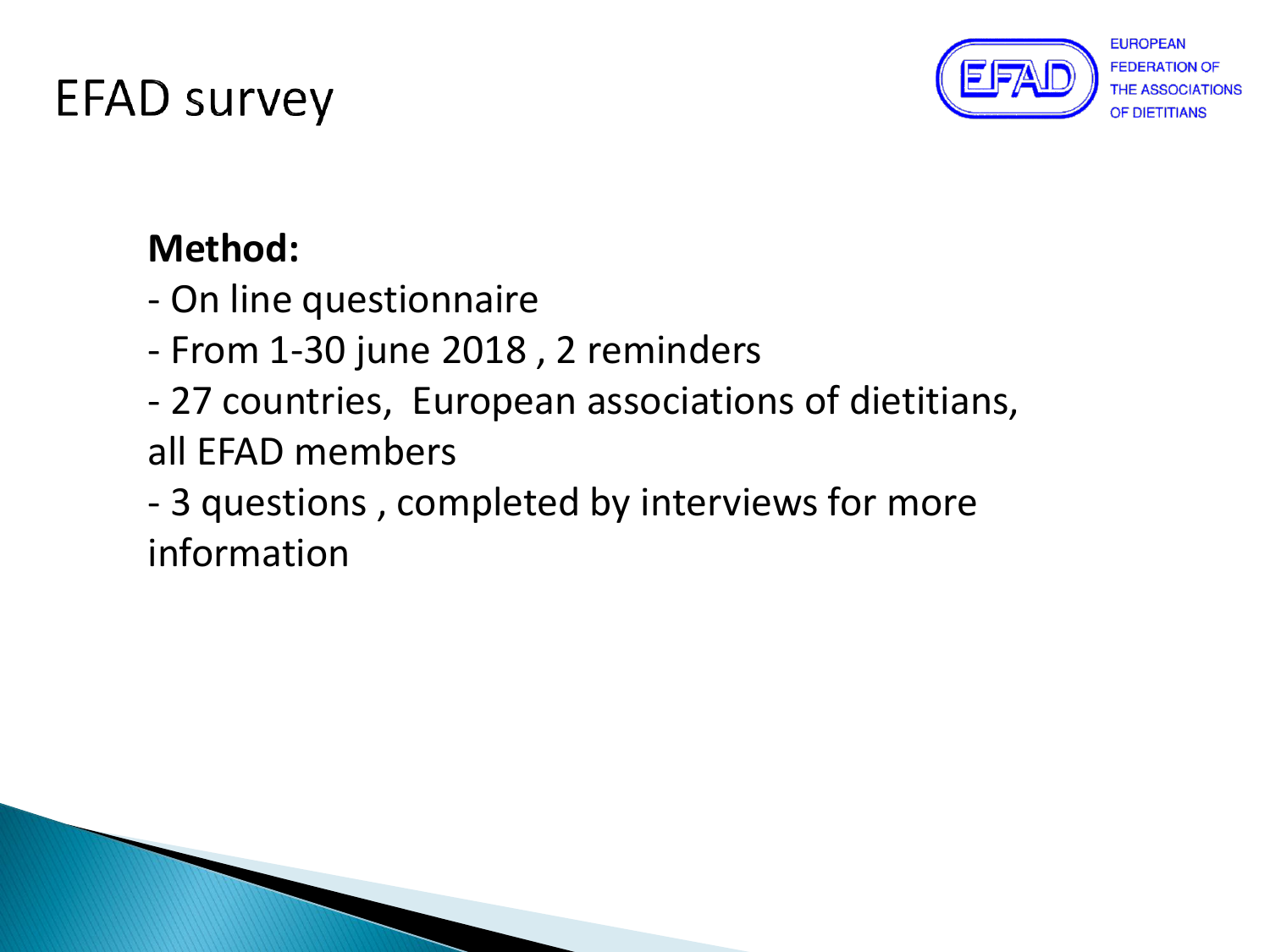

**EUROPEAN FEDERATION OF** OF DIFTITIANS

#### **Results:**

27 countries surveyed, 18 responded (66%)

Question 1: Do you think General Practitioners make optimal use of the expertise of dietitians in your country (do they send patients that would benefit from dietetic consultations to dietitians)?

Yes:  $0\%$ No: 100%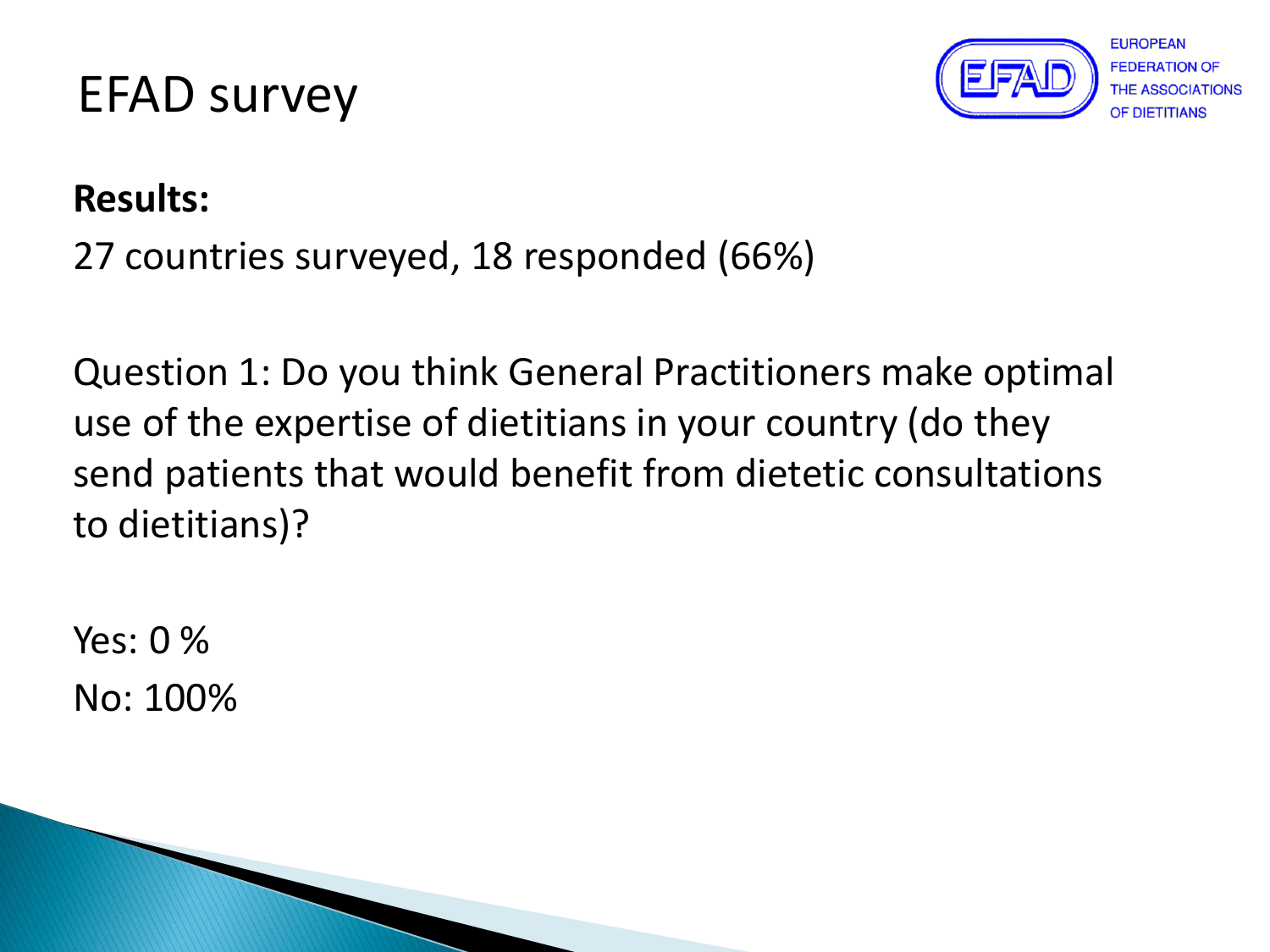

#### **Comments:**

- GPs do not discuss much about nutrition during their consultations
- ▶ Give "unaccompanied" general advice : "eat less, move more, stop snacking"
- Give information via support provided by pharmaceutical industries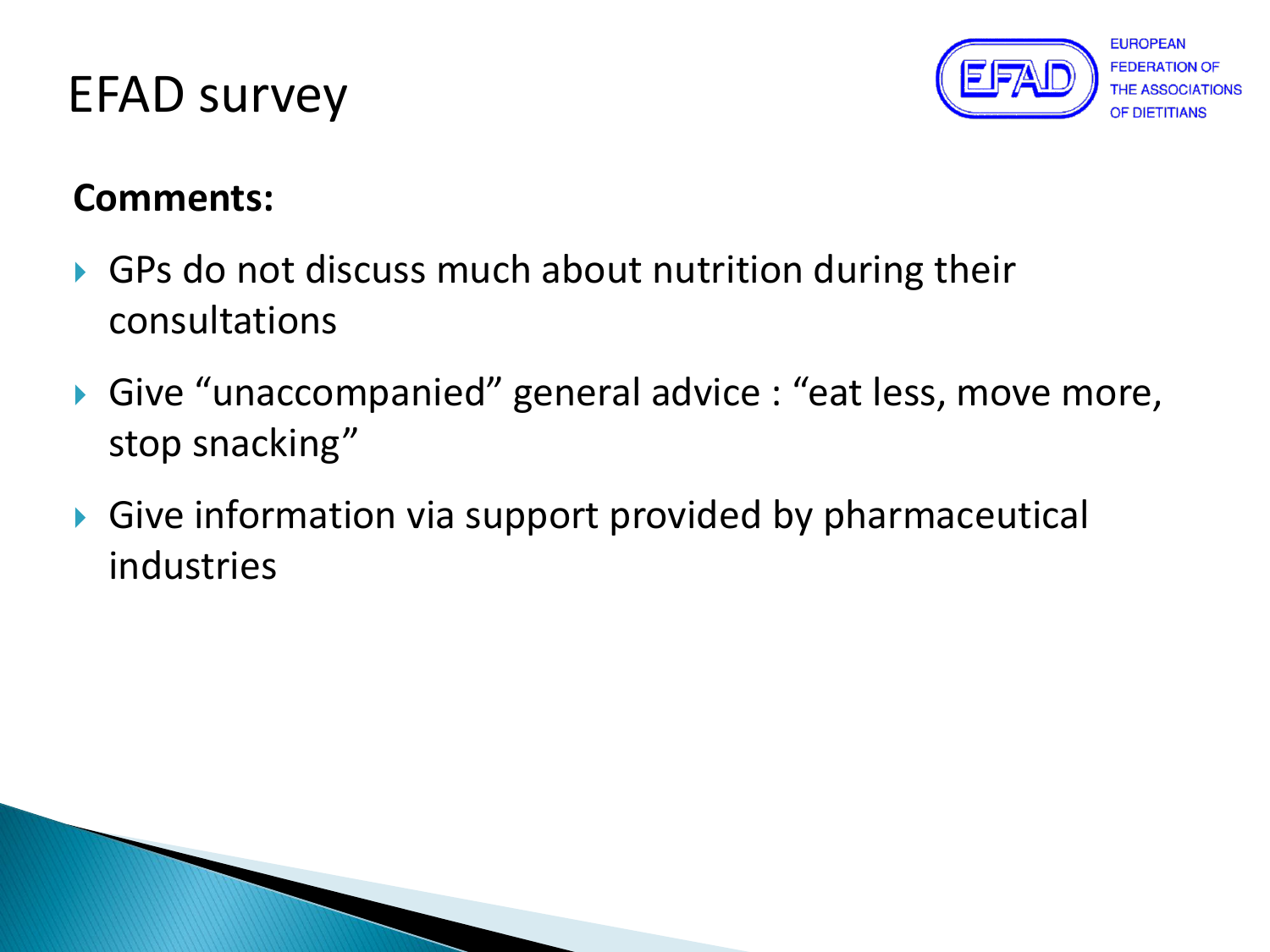

EUROPEAN

#### **Results question 2**

Gps do not guide much towards dietitians because :

- ▶ Nutrition is made by different kind of people, not always qualified (un-recognized/unqualified professions: coaches, nutritherapists…)
- ▶ They re not always familiar with the profession of dietitian
- Geographical distribution of dietitians is very unequal on the territory
- ▶ Even if there is a dietitian in his area, GP does not necessary know her/him
- Sometimes they are in a competitive position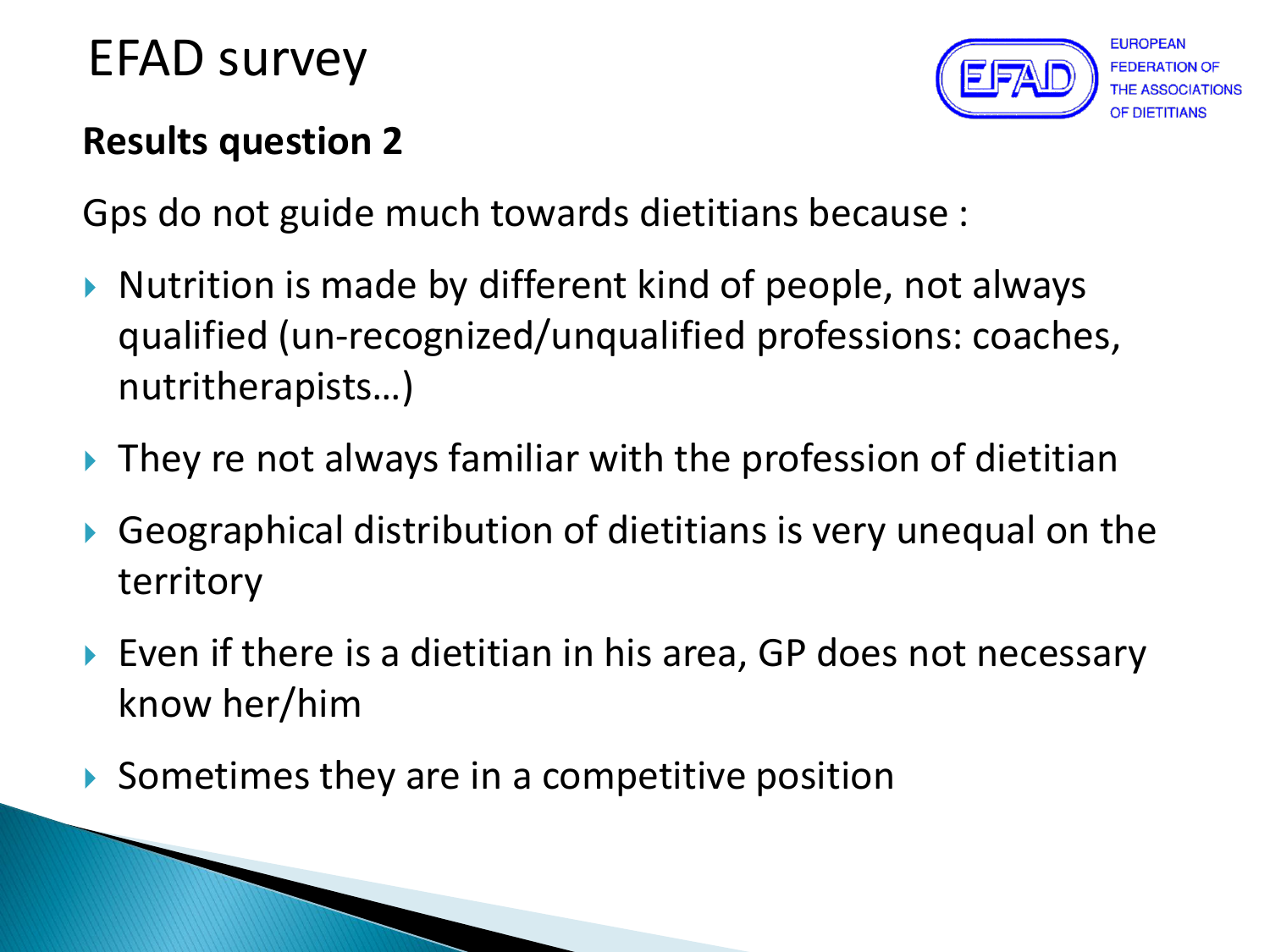

GPs do not guide to dietitians because dietary consultations are not refund/ reimbursed by the national health insurance

#### **Results question 3**

#### **Reimbursement by health insurance in 5 countries**

- ▶ Netherlands : 3 hours/a year
- Switzerland: only private Health Insurance
- ▶ GB : on community center
- ▶ Belgium: only for diabetes and severe renal insufficiency
- Germany: only for mucoviscidosis & PKU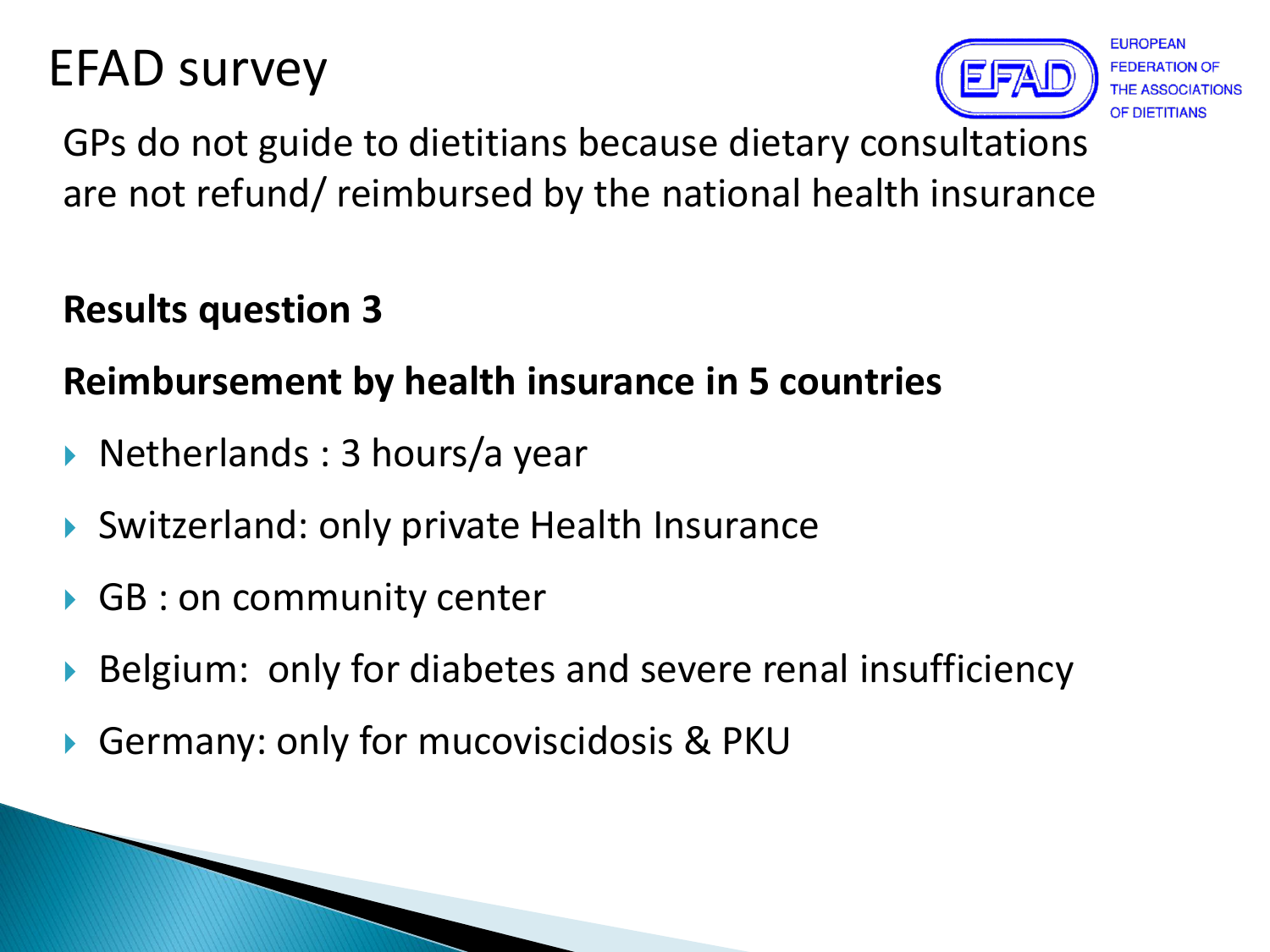

The limit of the survey : all these data come only from responses of Dietitians associations

A broader survey including a sample of GPs would have allowed to have a more objective vision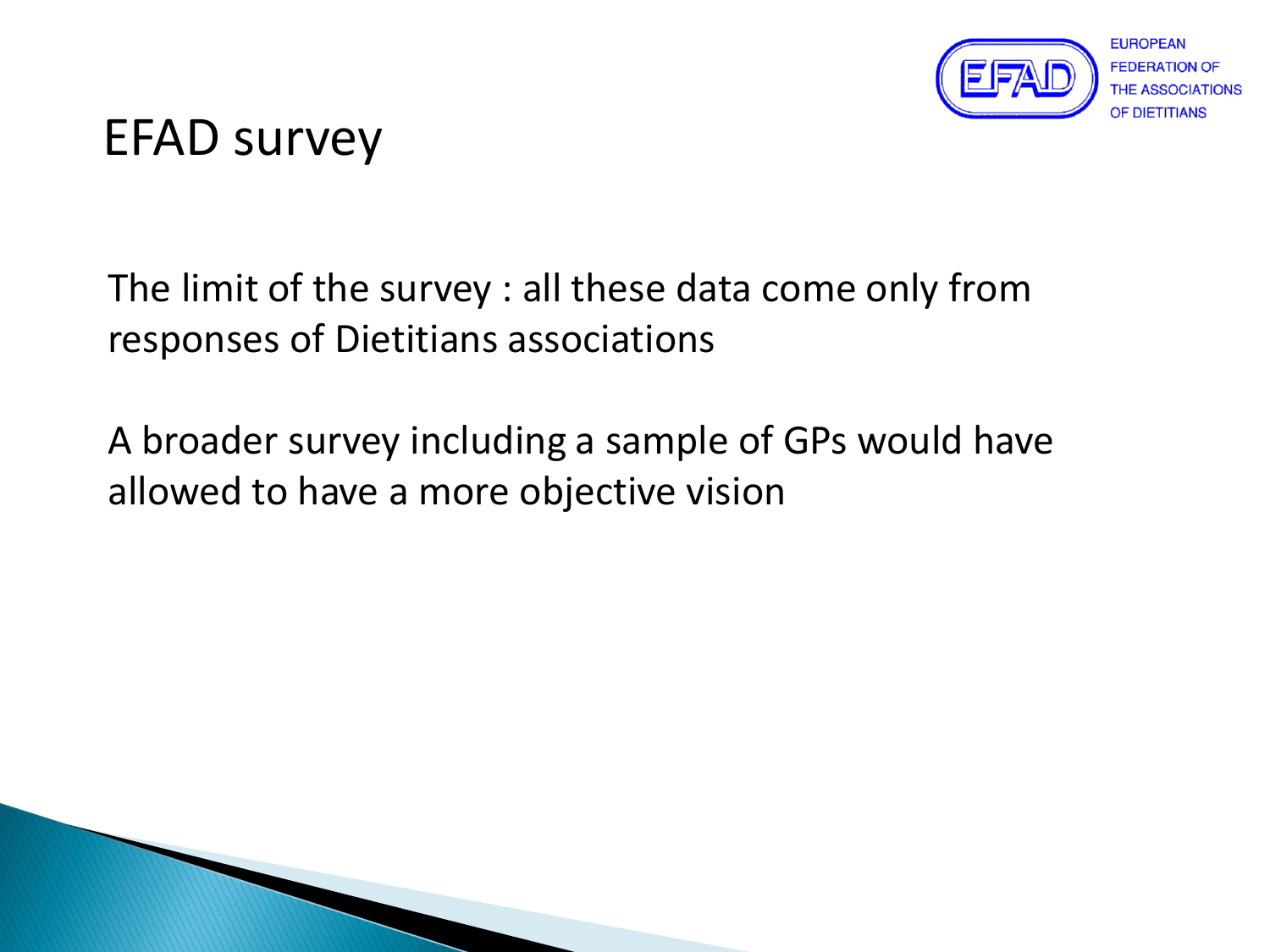

#### **International medico-economic studies**

showing the positive effect of a nutritional care both on the patient's health and on medico-economic plan.

- 1.HASSELT JT, GAMES AD, SHAFFER N, HARKINS LE Nutrition support team management of enterally fed patients in a community hospital is cost beneficial J Am Diet Assoc. 1994
- 2.ELIA M et al. The cost of diseases-related malnutrition in the UK and economic considerations for the use of oral nutritional supplements (ONS) in adults Redditch, UK. British Association for Parenteral and Enteral Nutrition 2006
- ▶ 3. LAMMERS M, KOK L, Cost-benefit analysis of dietary treatment, SEO Economic Research Amsterdam 2012, Commissioned by the Dutch Association of Dietitians (Nederlandse Vereniging van Diëtisten)
- 4. HOWATSON A. et al. The contribution of dietitians to the primary health care workforce. J Prim Health Care. 2015 Dec 1;7(4):324-32;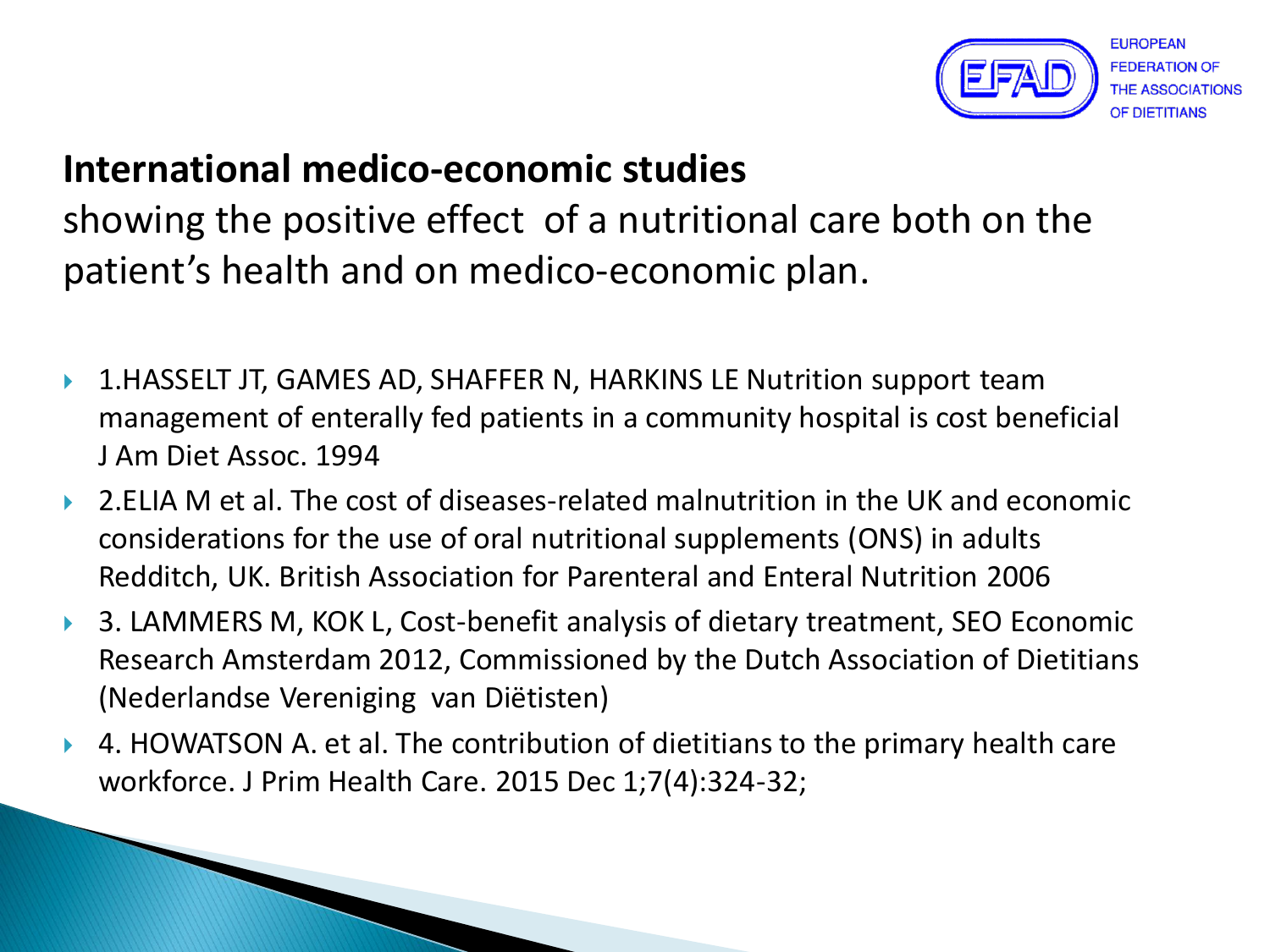

#### **Cost-benefit analysis of dietary treatment**

Commissioned by Dutch Association of Dietitians - Nov 2012

Authors M Lammers and L Kok

Shows that nutritional management of obesity by a dietitian has benefits for the health of patients and their families, and that expenses can be avoided.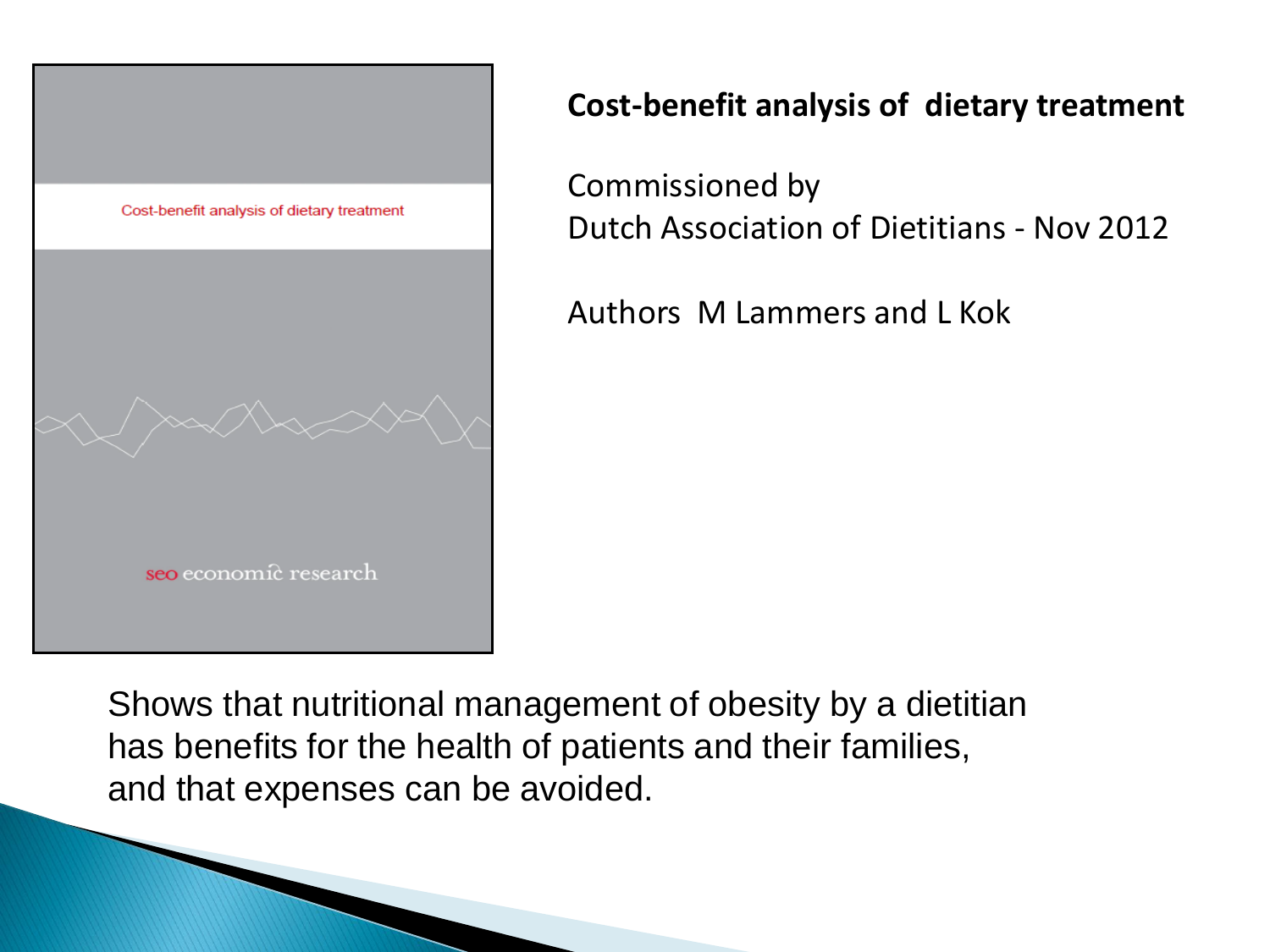

- $\blacktriangleright$  It's worth including dietitians in primary care
- ▶ This is very cost-effective
- ▶ This requires good collaboration between GPs and dietitians
- ▶ Ways to improve could be ...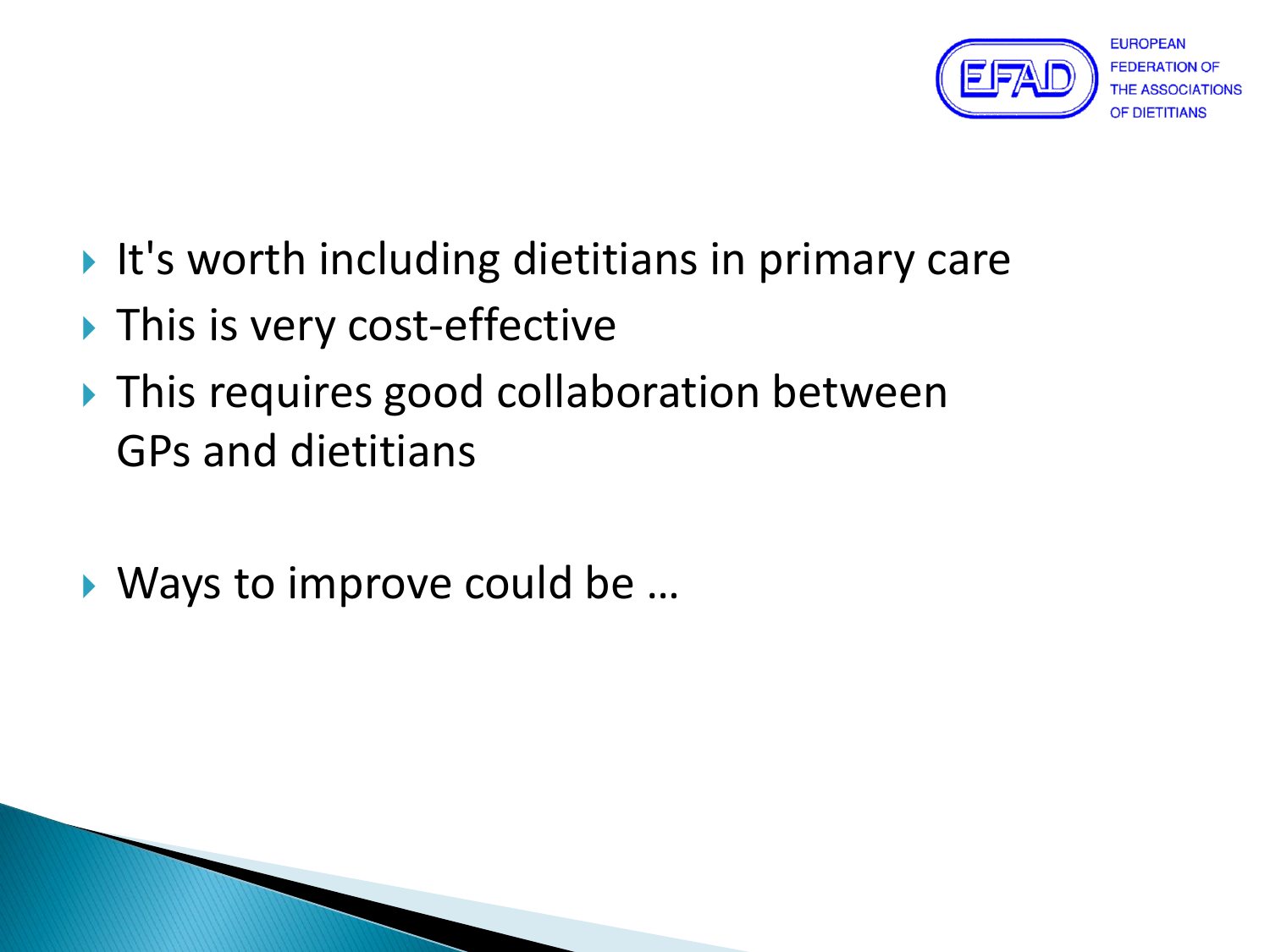

## Improvement

Working together, it is knowing each other, knowing that the other exists, and trust him/her

- ▶ Dietitians should rise their visibility among GPs of his/her area
- Dietitians should communicate about their contributions and benefits to GPs
- ▶ Participate to meetings where GPs go
- Join a multidisciplinary care team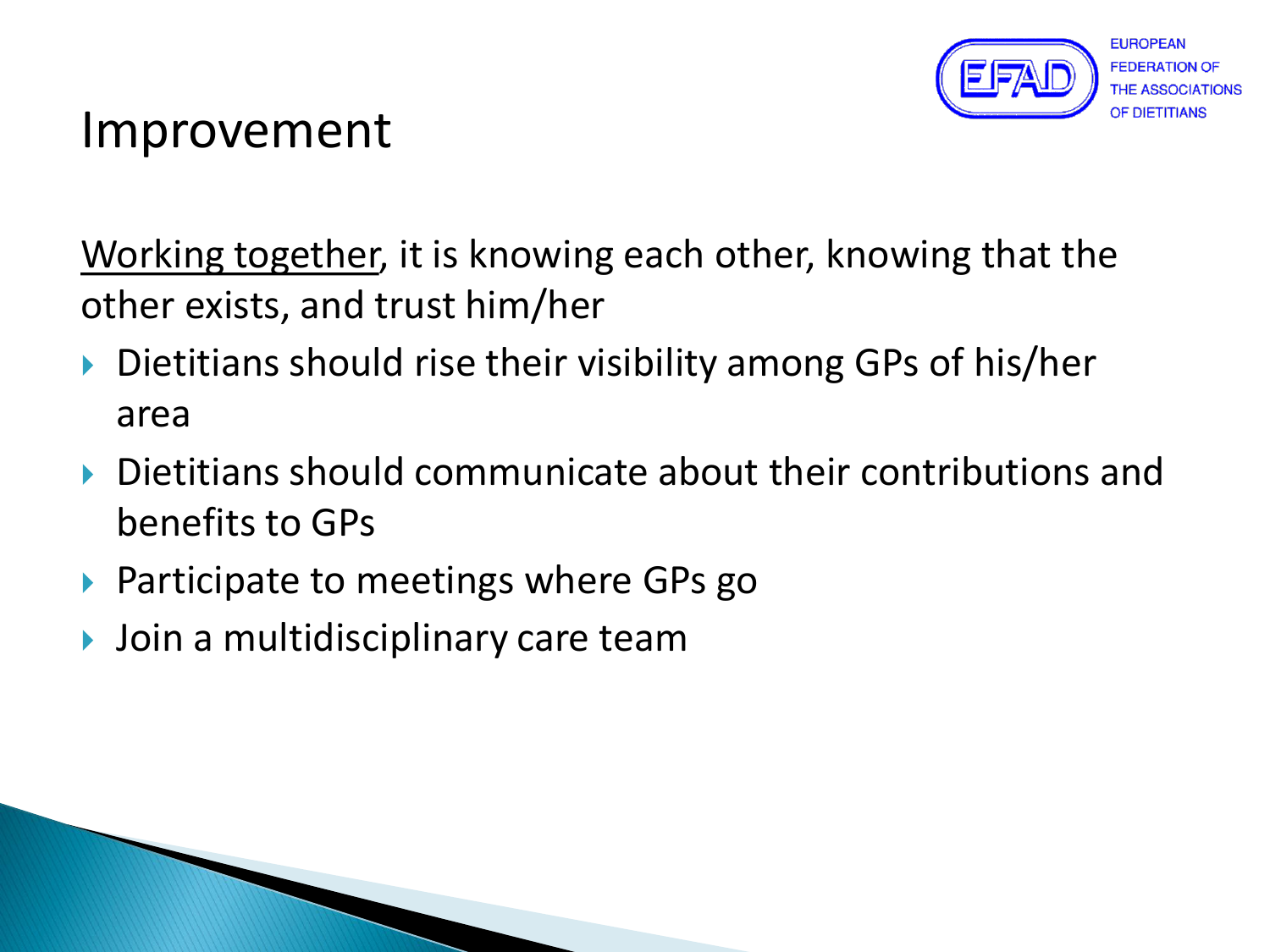

## Improvement

Searching means of reimbursement (partly or total) for dietetic consultations

- **Private Health insurances: mobilize the profession to raise** awareness of private health insurances and increase their support
- ▶ Networks (Obesity networks, oncology, diabetis...)
- ▶ Check what is being done in different European countries, and take inspiration from the implemented actions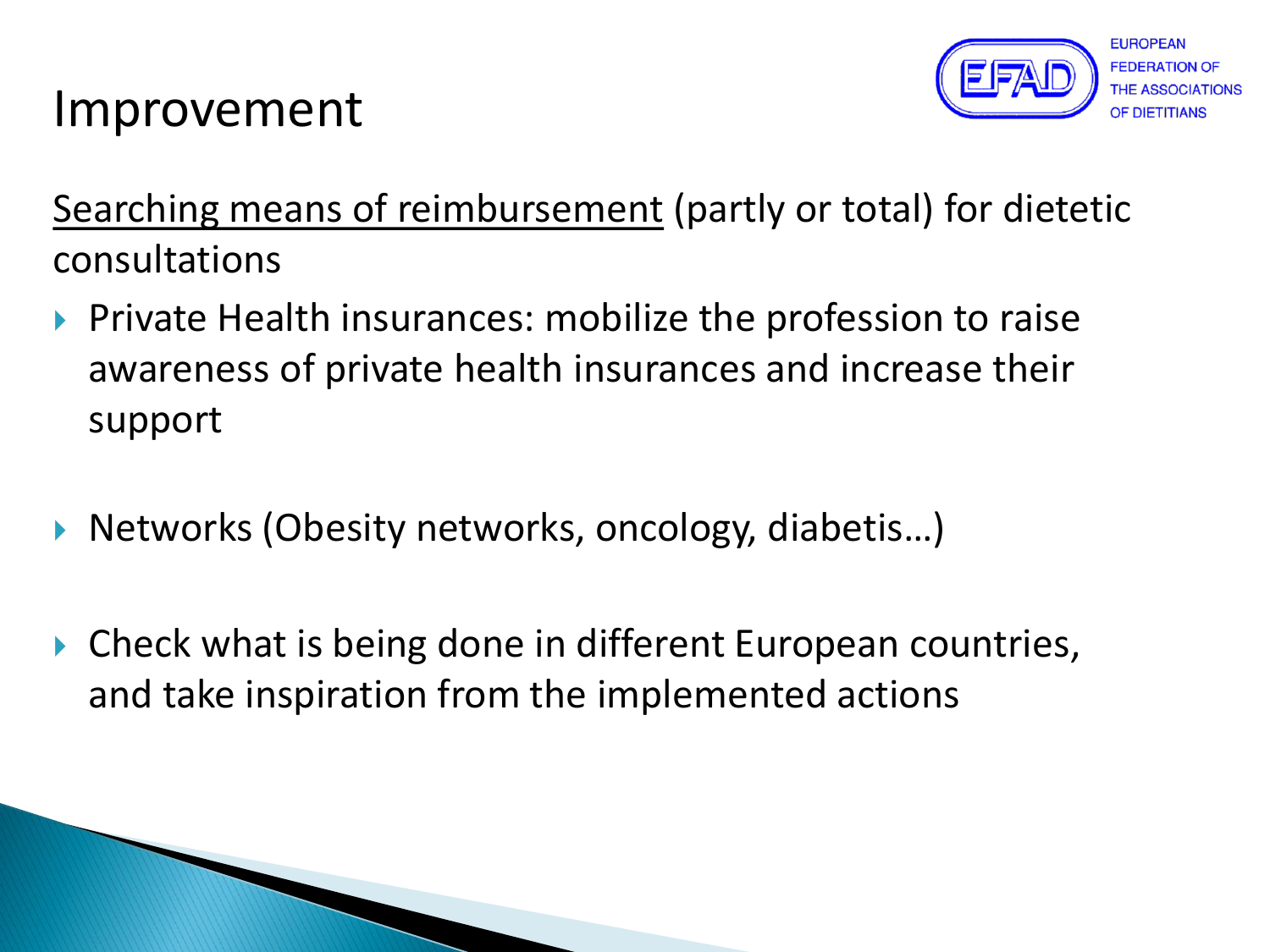

## Conclusion

Nutritional care in the community and primary care will become more important due to ageing of the population and the decreased length of stay in hospitals. Following these changes, cooperation between healthcare professionals is fundamental, each one according to his competency level, for an optimum patient's healthcare.